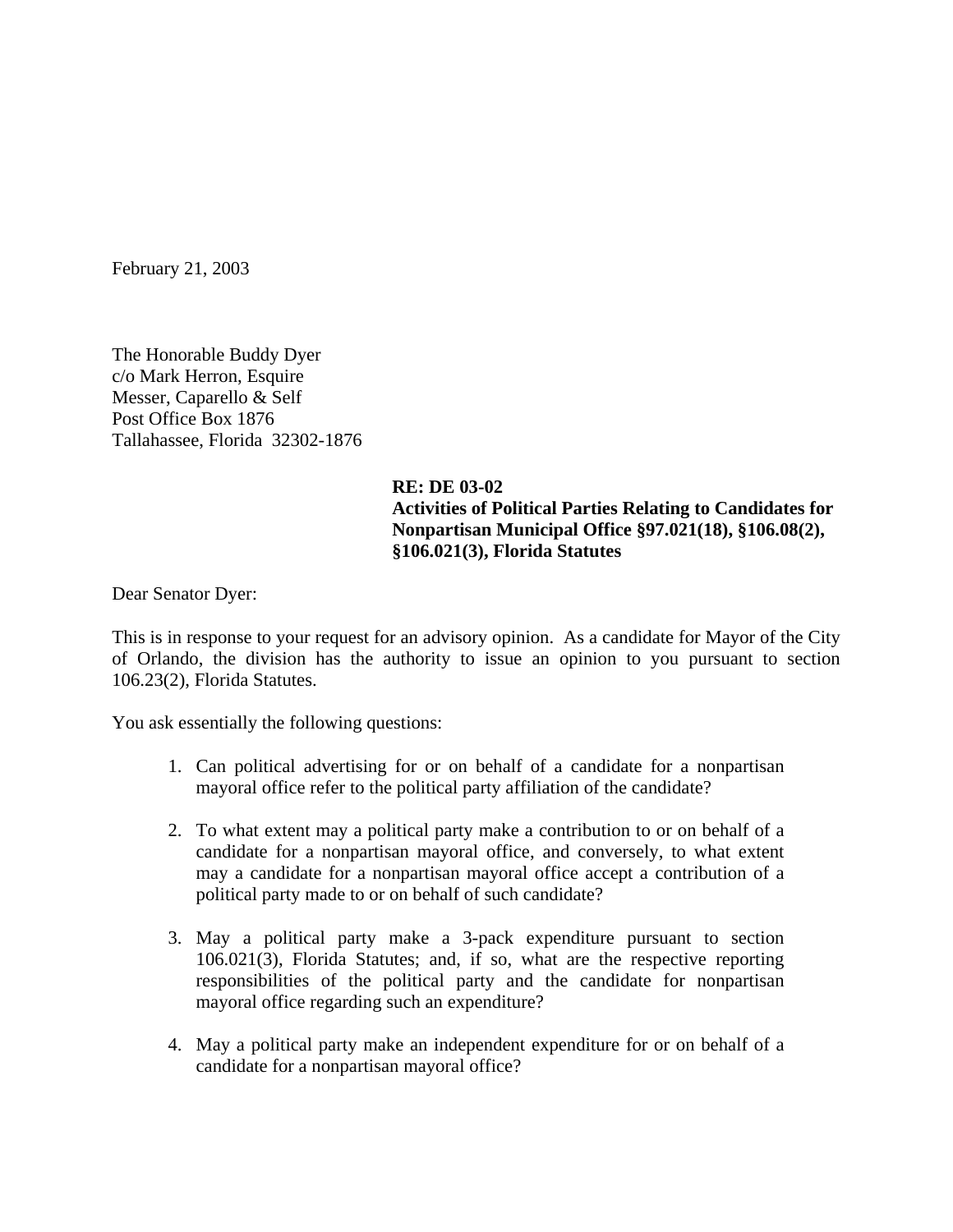The Honorable Buddy Dyer February 21, 2003 Page Two

You represent in your letter that the municipal office of Mayor is a nonpartisan office pursuant to the Orlando City Charter. Please note that Chapter 106, Florida Statutes, is specifically applicable to municipal offices.

In order to answer your questions, we must first look to the statutory definition of "nonpartisan office." Section 97.021(18), Florida Statutes, defines a "nonpartisan office" to mean, "an office for which a candidate is prohibited from campaigning or qualifying for election or retention in office based on party affiliation." This definition applies to all nonpartisan offices.

As to Question 1, as a candidate for a nonpartisan municipal office you are prohibited from campaigning based upon party affiliation. Therefore, you must be very careful that your political advertising cannot be construed as such. Each advertisement would have to be reviewed independently to determine whether it meets this test. However, pursuant to section 97.021(18), Florida Statutes, as a nonpartisan municipal candidate, you may not publicly represent or advertise yourself as a member of any political party. Thus, information stating your political affiliation may not appear in your political advertising. It is permissible, however, for you to list partisan related experience such as "executive committee of party" in campaign advertisements. In doing so you would simply be providing information on past experiences as opposed to "campaigning based on party affiliation." Political advertisements done by others in consultation with you would have to meet the same requirements.

As to Question 2, a political party may make a contribution to a candidate for a nonpartisan mayoral office and a candidate for a nonpartisan mayoral office may accept a contribution from a political party. Such contributions would be subject to the limitations contained in section 106.08(2), Florida Statutes.

As to Question 3, pursuant to section 106.021(3), Florida Statutes, a political party may make direct expenditures for "obtaining time, space, or services in or by any communications medium for the purpose of jointly endorsing three or more candidates." Further, pursuant to that section any such expenditures shall not be considered a contribution or expenditure to or on behalf of any such candidate for the purposes of Chapter 106. A nonpartisan mayoral candidate may be endorsed by any or all political parties. Therefore, a political party may make a 3-pack expenditure that would include a candidate for a nonpartisan mayoral office. A political party would report it as an expenditure, but not as a contribution. The candidate would have no responsibility to report it.

As to Question 4, a political party may make an independent expenditure regarding a candidate for a nonpartisan mayoral office.